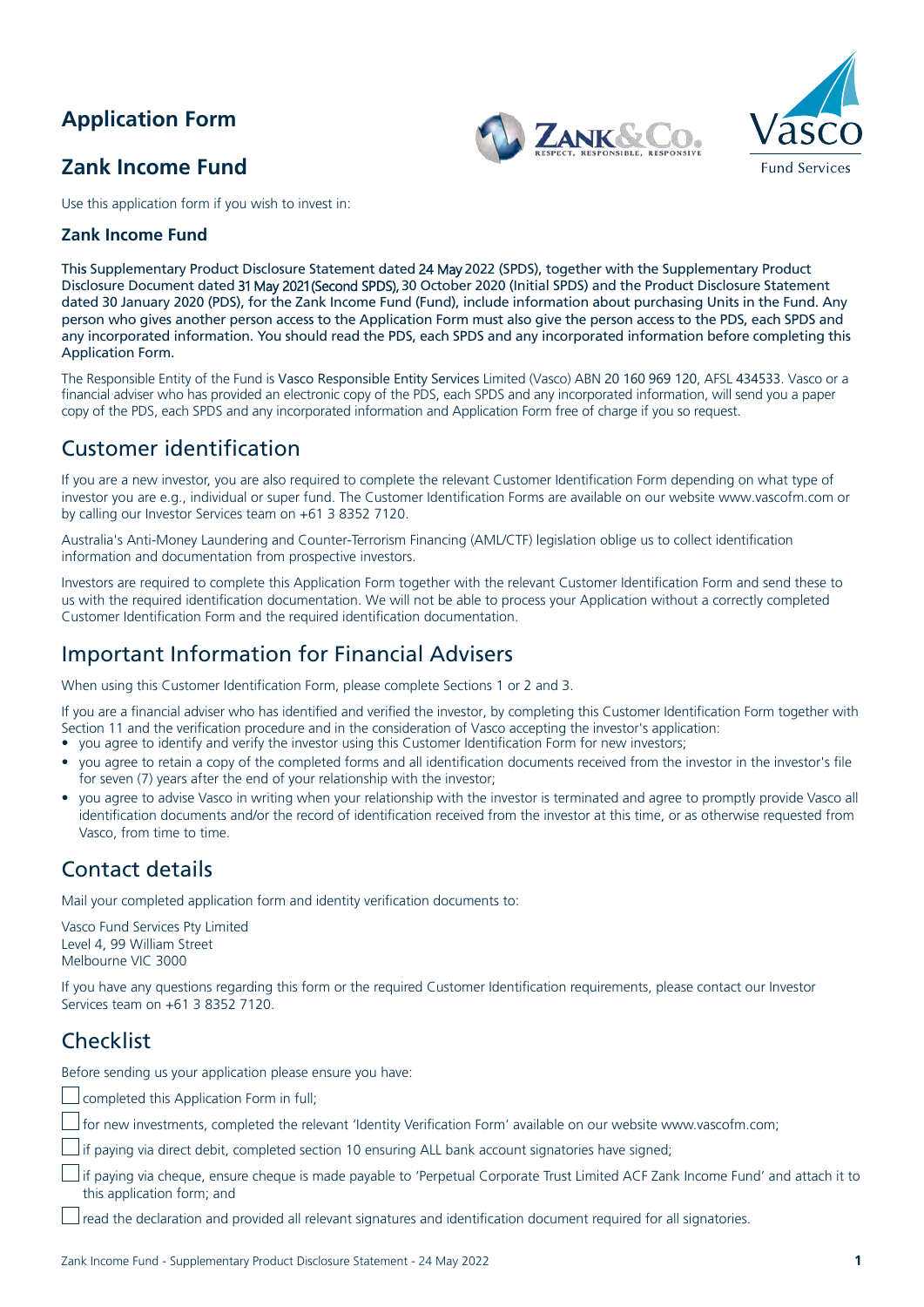# **Application Form**





# **Zank Income Fund**

| PLEASE USE BLOCK LETTERS AND BLACK INK TO COMPLETE THIS APPLICATION FORM                                                                                                                 |                                                                                                                    |  |  |  |  |  |  |  |               |  |  |  |  |  |  |  |
|------------------------------------------------------------------------------------------------------------------------------------------------------------------------------------------|--------------------------------------------------------------------------------------------------------------------|--|--|--|--|--|--|--|---------------|--|--|--|--|--|--|--|
| 1. Investment details                                                                                                                                                                    |                                                                                                                    |  |  |  |  |  |  |  |               |  |  |  |  |  |  |  |
| Is this a new investment or an additional investment?                                                                                                                                    |                                                                                                                    |  |  |  |  |  |  |  |               |  |  |  |  |  |  |  |
| New investment                                                                                                                                                                           | Please proceed to section 2.                                                                                       |  |  |  |  |  |  |  |               |  |  |  |  |  |  |  |
| Additional investment                                                                                                                                                                    | Existing account                                                                                                   |  |  |  |  |  |  |  |               |  |  |  |  |  |  |  |
|                                                                                                                                                                                          | name                                                                                                               |  |  |  |  |  |  |  |               |  |  |  |  |  |  |  |
|                                                                                                                                                                                          |                                                                                                                    |  |  |  |  |  |  |  |               |  |  |  |  |  |  |  |
|                                                                                                                                                                                          | Existing account<br>number                                                                                         |  |  |  |  |  |  |  |               |  |  |  |  |  |  |  |
|                                                                                                                                                                                          | Please proceed to section 6. If you provide any information in any other section, this will override any previous  |  |  |  |  |  |  |  |               |  |  |  |  |  |  |  |
|                                                                                                                                                                                          | information provided.                                                                                              |  |  |  |  |  |  |  |               |  |  |  |  |  |  |  |
| 2. Investor type                                                                                                                                                                         |                                                                                                                    |  |  |  |  |  |  |  |               |  |  |  |  |  |  |  |
| Individual investor or joint investors - also complete 'Customer Identification Form - Individuals and Sole Traders'                                                                     |                                                                                                                    |  |  |  |  |  |  |  |               |  |  |  |  |  |  |  |
| Sole Trader - also complete 'Customer Identification Form - Individuals and Sole Traders'<br>Super Fund - also complete 'Customer Identification Form - Superannuation Funds and Trusts' |                                                                                                                    |  |  |  |  |  |  |  |               |  |  |  |  |  |  |  |
| Trust - also complete 'Customer Identification Form - Unregulated Trusts and Trustees'                                                                                                   |                                                                                                                    |  |  |  |  |  |  |  |               |  |  |  |  |  |  |  |
| Australian company - also complete 'Customer Identification Form - Australian Companies'                                                                                                 |                                                                                                                    |  |  |  |  |  |  |  |               |  |  |  |  |  |  |  |
| Foreign company - also complete 'Customer Identification Form - Foreign Companies'                                                                                                       |                                                                                                                    |  |  |  |  |  |  |  |               |  |  |  |  |  |  |  |
| Other - contact our Investor Services team on 03 8352 7120 for other Customer Identification Forms.                                                                                      |                                                                                                                    |  |  |  |  |  |  |  |               |  |  |  |  |  |  |  |
| 3. Investor name                                                                                                                                                                         |                                                                                                                    |  |  |  |  |  |  |  |               |  |  |  |  |  |  |  |
|                                                                                                                                                                                          |                                                                                                                    |  |  |  |  |  |  |  |               |  |  |  |  |  |  |  |
| <b>Investor 1</b>                                                                                                                                                                        | 3A. Individual investor/joint investors/sole trader                                                                |  |  |  |  |  |  |  |               |  |  |  |  |  |  |  |
| Surname                                                                                                                                                                                  |                                                                                                                    |  |  |  |  |  |  |  |               |  |  |  |  |  |  |  |
|                                                                                                                                                                                          |                                                                                                                    |  |  |  |  |  |  |  |               |  |  |  |  |  |  |  |
| Full given name(s)                                                                                                                                                                       |                                                                                                                    |  |  |  |  |  |  |  |               |  |  |  |  |  |  |  |
| Title (Mr/Mrs/Miss/Ms                                                                                                                                                                    |                                                                                                                    |  |  |  |  |  |  |  | Date of birth |  |  |  |  |  |  |  |
| Business name of<br>sole trader (if applicable)                                                                                                                                          |                                                                                                                    |  |  |  |  |  |  |  |               |  |  |  |  |  |  |  |
| <b>Investor 2</b>                                                                                                                                                                        |                                                                                                                    |  |  |  |  |  |  |  |               |  |  |  |  |  |  |  |
| Surname                                                                                                                                                                                  |                                                                                                                    |  |  |  |  |  |  |  |               |  |  |  |  |  |  |  |
| Full given name(s)                                                                                                                                                                       |                                                                                                                    |  |  |  |  |  |  |  |               |  |  |  |  |  |  |  |
| Title (Mr/Mrs/Miss/Ms)                                                                                                                                                                   |                                                                                                                    |  |  |  |  |  |  |  | Date of birth |  |  |  |  |  |  |  |
|                                                                                                                                                                                          |                                                                                                                    |  |  |  |  |  |  |  |               |  |  |  |  |  |  |  |
|                                                                                                                                                                                          | 3B. Super fund/Trust/Australian company/foreign company/other                                                      |  |  |  |  |  |  |  |               |  |  |  |  |  |  |  |
| Name of entity                                                                                                                                                                           |                                                                                                                    |  |  |  |  |  |  |  |               |  |  |  |  |  |  |  |
|                                                                                                                                                                                          |                                                                                                                    |  |  |  |  |  |  |  |               |  |  |  |  |  |  |  |
|                                                                                                                                                                                          | 3C. Account designation (if applicable)                                                                            |  |  |  |  |  |  |  |               |  |  |  |  |  |  |  |
|                                                                                                                                                                                          | Provide the name of the person for whom the investment is being made (if applicable). Please note we do not accept |  |  |  |  |  |  |  |               |  |  |  |  |  |  |  |
|                                                                                                                                                                                          | investments from people under 18 years of age; however, investments may be designated on their behalf.             |  |  |  |  |  |  |  |               |  |  |  |  |  |  |  |
| Surname                                                                                                                                                                                  |                                                                                                                    |  |  |  |  |  |  |  |               |  |  |  |  |  |  |  |
| Full given name(s)                                                                                                                                                                       |                                                                                                                    |  |  |  |  |  |  |  |               |  |  |  |  |  |  |  |
| Title (Mr/Mrs/Miss/Ms)                                                                                                                                                                   |                                                                                                                    |  |  |  |  |  |  |  |               |  |  |  |  |  |  |  |
|                                                                                                                                                                                          | We are only required to act on instructions from the investors listed in 3A and 3B. Vasco is not bound to          |  |  |  |  |  |  |  |               |  |  |  |  |  |  |  |
|                                                                                                                                                                                          | take any notice of any interest of any person listed in 3C.                                                        |  |  |  |  |  |  |  |               |  |  |  |  |  |  |  |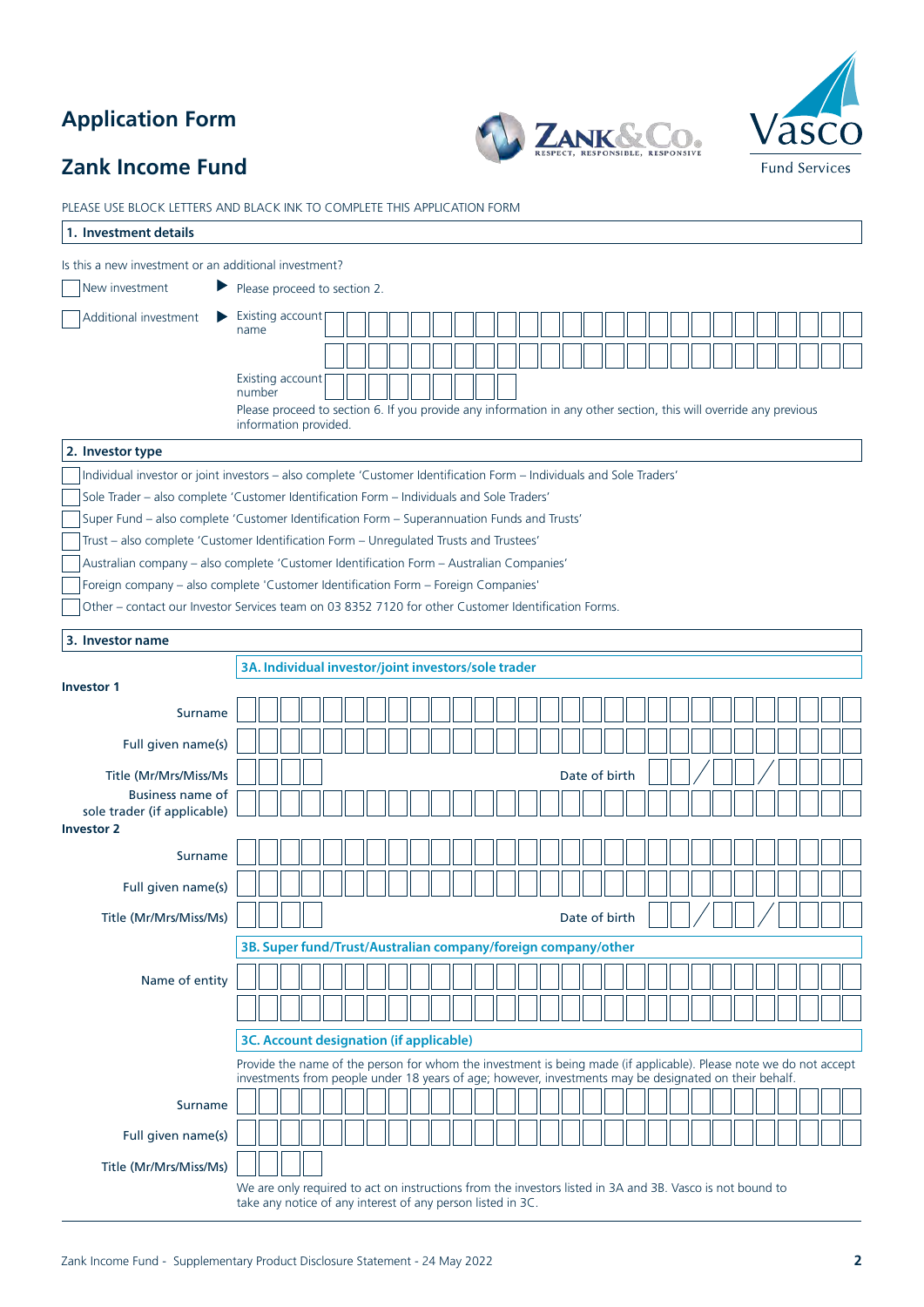### **4. Contact details**

| This is the address where all correspondence will be sent.                                                                           |                                                                                                                                                                                                                  |                                                                                                                                                                                                                                                                                |  |  |               |  |  |  |  |  |  |  |  |                                  |            |           |  |           |     |  |      |  |  |  |
|--------------------------------------------------------------------------------------------------------------------------------------|------------------------------------------------------------------------------------------------------------------------------------------------------------------------------------------------------------------|--------------------------------------------------------------------------------------------------------------------------------------------------------------------------------------------------------------------------------------------------------------------------------|--|--|---------------|--|--|--|--|--|--|--|--|----------------------------------|------------|-----------|--|-----------|-----|--|------|--|--|--|
| Contact person                                                                                                                       |                                                                                                                                                                                                                  |                                                                                                                                                                                                                                                                                |  |  |               |  |  |  |  |  |  |  |  |                                  |            |           |  |           |     |  |      |  |  |  |
| Unit number                                                                                                                          |                                                                                                                                                                                                                  |                                                                                                                                                                                                                                                                                |  |  | Street number |  |  |  |  |  |  |  |  |                                  |            |           |  |           |     |  |      |  |  |  |
| <b>Street name</b>                                                                                                                   |                                                                                                                                                                                                                  |                                                                                                                                                                                                                                                                                |  |  |               |  |  |  |  |  |  |  |  |                                  |            |           |  |           |     |  |      |  |  |  |
| Suburb                                                                                                                               |                                                                                                                                                                                                                  |                                                                                                                                                                                                                                                                                |  |  |               |  |  |  |  |  |  |  |  |                                  |            |           |  |           |     |  |      |  |  |  |
|                                                                                                                                      |                                                                                                                                                                                                                  |                                                                                                                                                                                                                                                                                |  |  |               |  |  |  |  |  |  |  |  |                                  |            |           |  |           |     |  |      |  |  |  |
| <b>State</b>                                                                                                                         |                                                                                                                                                                                                                  |                                                                                                                                                                                                                                                                                |  |  | Postcode      |  |  |  |  |  |  |  |  |                                  |            |           |  |           |     |  |      |  |  |  |
| Country                                                                                                                              |                                                                                                                                                                                                                  |                                                                                                                                                                                                                                                                                |  |  |               |  |  |  |  |  |  |  |  |                                  |            |           |  |           |     |  |      |  |  |  |
| Phone (after hours)                                                                                                                  |                                                                                                                                                                                                                  |                                                                                                                                                                                                                                                                                |  |  |               |  |  |  |  |  |  |  |  | Phone (business hours)           |            |           |  |           |     |  |      |  |  |  |
| Mobile                                                                                                                               |                                                                                                                                                                                                                  |                                                                                                                                                                                                                                                                                |  |  |               |  |  |  |  |  |  |  |  |                                  |            | Facsimile |  |           |     |  |      |  |  |  |
| Email                                                                                                                                |                                                                                                                                                                                                                  |                                                                                                                                                                                                                                                                                |  |  |               |  |  |  |  |  |  |  |  |                                  |            |           |  |           |     |  |      |  |  |  |
| 5. Investor attributes                                                                                                               |                                                                                                                                                                                                                  |                                                                                                                                                                                                                                                                                |  |  |               |  |  |  |  |  |  |  |  |                                  |            |           |  |           |     |  |      |  |  |  |
|                                                                                                                                      |                                                                                                                                                                                                                  |                                                                                                                                                                                                                                                                                |  |  |               |  |  |  |  |  |  |  |  |                                  |            |           |  |           |     |  |      |  |  |  |
| <b>Personal Advice</b> Have you received personal financial product advice from your financial advisor Yes                           |                                                                                                                                                                                                                  | in relation to this investment?                                                                                                                                                                                                                                                |  |  |               |  |  |  |  |  |  |  |  |                                  |            |           |  |           | Nol |  |      |  |  |  |
|                                                                                                                                      |                                                                                                                                                                                                                  | In relation to our Design and Distribution Obligations (DDO) under the Corporations Act, a Target Market Determination has been made<br>available at https://vascofm.com. You should read and carefully consider the Target Market Determination of the Fund before investing. |  |  |               |  |  |  |  |  |  |  |  |                                  |            |           |  |           |     |  |      |  |  |  |
|                                                                                                                                      |                                                                                                                                                                                                                  | <b>Investment Objective</b> Do you seek predominantly Income Distribution from your Investment? Yes<br>N <sub>o</sub>                                                                                                                                                          |  |  |               |  |  |  |  |  |  |  |  |                                  |            |           |  |           |     |  |      |  |  |  |
| Asset Allocation Will this investment represent 25% or less of your total investable assets? Yes                                     |                                                                                                                                                                                                                  |                                                                                                                                                                                                                                                                                |  |  |               |  |  |  |  |  |  |  |  |                                  |            |           |  | <b>No</b> |     |  |      |  |  |  |
| <b>Minimum Investment</b><br>Time Frame The suggested minimum investment timeframe for this Fund is 3 years. Do you accept this? Yes |                                                                                                                                                                                                                  |                                                                                                                                                                                                                                                                                |  |  |               |  |  |  |  |  |  |  |  |                                  |            |           |  |           |     |  | No l |  |  |  |
| <b>Risks</b> Do you accept the risks of this Fund as outlined in the Fund PDS and TMD? Yes $\Box$ No                                 |                                                                                                                                                                                                                  |                                                                                                                                                                                                                                                                                |  |  |               |  |  |  |  |  |  |  |  |                                  |            |           |  |           |     |  |      |  |  |  |
| <b>Withdrawals</b> Withdrawals are limited for this fund. Do you accept this? Yes                                                    |                                                                                                                                                                                                                  |                                                                                                                                                                                                                                                                                |  |  |               |  |  |  |  |  |  |  |  |                                  | l No       |           |  |           |     |  |      |  |  |  |
| 6. Tax information                                                                                                                   |                                                                                                                                                                                                                  |                                                                                                                                                                                                                                                                                |  |  |               |  |  |  |  |  |  |  |  |                                  |            |           |  |           |     |  |      |  |  |  |
|                                                                                                                                      | It is not against the law if you choose not to give your TFN or exemption reason, but if you decide not to, tax may be<br>taken out of your distributions at the highest marginal tax rate (plus Medicare levy). |                                                                                                                                                                                                                                                                                |  |  |               |  |  |  |  |  |  |  |  |                                  |            |           |  |           |     |  |      |  |  |  |
|                                                                                                                                      |                                                                                                                                                                                                                  | 5a. Individual investor or entity                                                                                                                                                                                                                                              |  |  |               |  |  |  |  |  |  |  |  | 5b. Investor 2 (joint investors) |            |           |  |           |     |  |      |  |  |  |
| <b>TFN</b>                                                                                                                           |                                                                                                                                                                                                                  |                                                                                                                                                                                                                                                                                |  |  |               |  |  |  |  |  |  |  |  |                                  | <b>TFN</b> |           |  |           |     |  |      |  |  |  |
| Tax exemption                                                                                                                        |                                                                                                                                                                                                                  |                                                                                                                                                                                                                                                                                |  |  |               |  |  |  |  |  |  |  |  | Tax exemption                    |            |           |  |           |     |  |      |  |  |  |
| <b>ABN</b>                                                                                                                           |                                                                                                                                                                                                                  |                                                                                                                                                                                                                                                                                |  |  |               |  |  |  |  |  |  |  |  |                                  |            |           |  |           |     |  |      |  |  |  |
|                                                                                                                                      |                                                                                                                                                                                                                  | <b>5c. Non-residents</b>                                                                                                                                                                                                                                                       |  |  |               |  |  |  |  |  |  |  |  |                                  |            |           |  |           |     |  |      |  |  |  |
|                                                                                                                                      | If you are an overseas investor, please indicate your country of residence for tax purposes.                                                                                                                     |                                                                                                                                                                                                                                                                                |  |  |               |  |  |  |  |  |  |  |  |                                  |            |           |  |           |     |  |      |  |  |  |
|                                                                                                                                      |                                                                                                                                                                                                                  |                                                                                                                                                                                                                                                                                |  |  |               |  |  |  |  |  |  |  |  |                                  |            |           |  |           |     |  |      |  |  |  |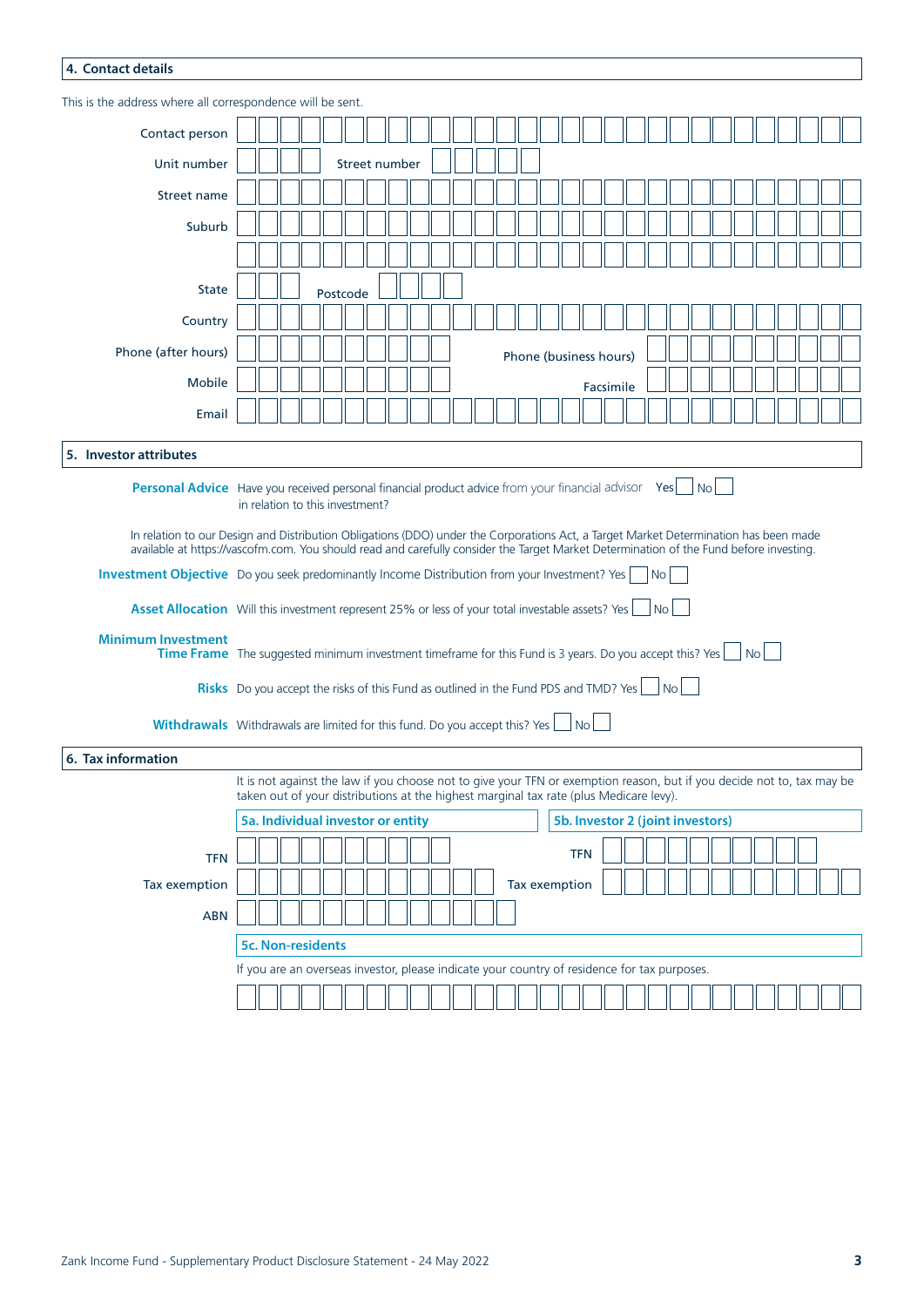#### **7. Investment allocation and payment options**

Please indicate how you will be making your new or additional investment and the amount you wish to invest. I/we are making my/our investment via:

 $\Box$  Direct Credit/EFT  $\rightarrow$  see below.

Bank Cheque → make cheque payable to 'Perpetual Corporate Trust Limited ACF Zank Income Fund'.

| Fund name        | Initial investment |
|------------------|--------------------|
| Zank Income Fund | v<br>◡             |

The minimum initial investment is \$100,000.

**Cheque Instructions:** Bank Cheques or drafts must be made payable to Perpetual Corporate Trust Limited ACF Zank Income Fund. Only cheques or drafts in Australian currency and drawn on an Australian bank will be accepted. Your cheque(s) should be crossed NOT NEGOTIABLE. Mail or deliver your completed Application Form with your cheque(s) to:

Vasco Fund Services Pty Limited

Level 4, 99 William Street Melbourne, VIC, 3000

P +61 3 8352 7120

F +61 3 8352 7199

E info@vascofm.com

#### **Direct Credit / EFT Instructions**

Alternatively you can direct credit your application funds to:

Perpetual Corporate Trust Limited ACF Zank Income Fund Commonwealth Bank of Australia BSB 062-000 Account number 19423835 Please note the applicants name when transferring the funds. Please ensure all funds transferred are net of all bank charges.

#### **8. Annual report**

A copy of the annual report for the Fund will be provided on the Vasco website www.vascofm.com. Please cross (X) this box if you wish to receive a paper copy of the annual report(s) for the Fund. If you choose to have an annual report mailed to you, it will be mailed to the address provided in section 4 or your current address on file for existing investors. For additional investments, a nomination in this section overrides any previous nominations.

#### **9. Income distributions**

Please indicate how you would like your income distributions to be paid by crossing (x) one box only. If this is a new investment and no nomination is made, distributions will be reinvested. A nomination in this section overrides any previous nominations. There may be periods in which no distribution is payable, or we may make interim distributions. We do not guarantee any particular level of distribution.

Please reinvest my/our income distributions.

Please credit my/our nominated bank account provided in section 9 with my/our income distributions.

#### **10. Nominated bank account (must be an Australian financial institution)**

Unless requested otherwise, this will also be the bank account we credit any withdrawal proceeds and/or distributions. By providing your nominated account details in this section you authorise Vasco to use these details for all future transaction requests that you make until notice is provided otherwise. For additional investments, a nomination in this section overrides any previous nominations.

| Financial institution |  |        |  |  |  |  |  |  |                |  |  |  |  |  |  |  |  |
|-----------------------|--|--------|--|--|--|--|--|--|----------------|--|--|--|--|--|--|--|--|
| <b>Branch</b>         |  |        |  |  |  |  |  |  |                |  |  |  |  |  |  |  |  |
| Account name          |  |        |  |  |  |  |  |  |                |  |  |  |  |  |  |  |  |
|                       |  |        |  |  |  |  |  |  |                |  |  |  |  |  |  |  |  |
| Branch number (BSB)   |  | $\sim$ |  |  |  |  |  |  | Account number |  |  |  |  |  |  |  |  |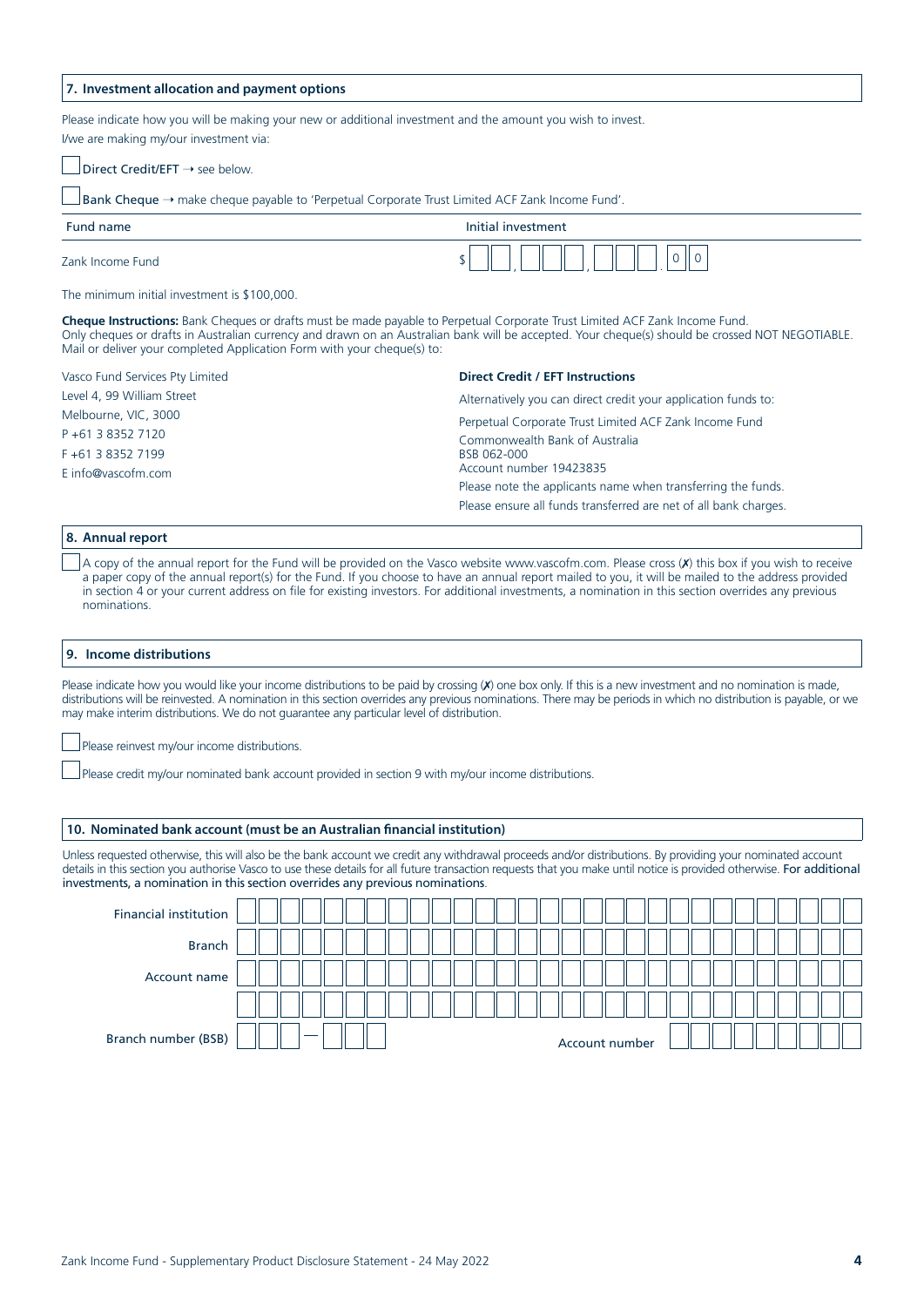### **11. Declaration and applicant(s) signature(s)**

Please read the declarations below before signing this form. The signatures required are detailed at the bottom of this Application Form. I/We declare that:

- *•* I/we agree to the Investment Manager of the Fund having read-only access to my/our online investor portal maintained by the Trustee/Responsible Entity of the Fund and give this consent for the purposes of any privacy or other legislation and for other lawful purpose.
- all details in this application and all documents provided are true and correct and I/we indemnify Vasco against any liabilities whatsoever arising from acting on any of the details or any future details provided by me/us in connection with this application;
- *•* I/we have received a copy of the current PDS, each SPDS and all information incorporated into the PDS, each SPDS to which this application applies and have read them and agree to the terms contained in them and to be bound by the provisions of the PDS, each SPDS (including the incorporated information) and current Trust Deed of the Fund (each as amended from time to time);
- *•* I/we have carefully considered the features of the Fund as described in the PDS, each SPDS (including its investment objectives, minimum suggested investment timeframe, risk level, withdrawal arrangements and investor suitability) and, after obtaining any financial and/or tax advice that I/ we deemed appropriate, am/are satisfied that my/our proposed investment in the Fund is consistent with my/our investment objectives, financial circumstances and needs;
- *•* I/we have legal power to invest in accordance with this application and have complied with all applicable laws in making this application;
- *•* I/we have received and accepted this invitation to subscribe for units in the Fund in Australia and represent and warrant to Vasco that I/We are permitted to invest in the Fund without Vasco obtaining any further authorisation, registration or certification in any country other than Australia and agree to indemnify Vasco for any loss suffered if this warranty is untrue;
- *•* the details of my/our investment can be provided to the adviser group or adviser named at the end of this form or nominated by them by the means and in the format that they direct;
- *•* if this application is signed under Power of Attorney, the Attorney declares that he/she has not received notice of revocation of that power (a certified copy of the Power of Attorney should be submitted with this application unless we have already sighted it);
- *•* sole signatories signing on behalf of a company confirm that they are signing as sole director and sole secretary of the company;
- *•* I/we acknowledge that if Vasco reasonably believes an email or facsimile communication it receives is from me/us Vasco is entitled to rely on that email or facsimile communication and will not be liable for any loss it may suffer if it is later found the email or facsimile communication was fraudulent.
- *•* unless alternative authority for signature is notified to and accepted by Vasco, the person/persons that signs/sign this form is/are able to operate the account on behalf of the company and bind the company for future transactions, including in respect of additional deposits and withdrawals, including withdrawals by telephone and fax;
- *•* I/we acknowledge that I/we have read and understood the information under the headings 'Privacy' in the relevant PDS, each SPDS. I am/We are aware that until I/we inform Vasco otherwise, I/we will be taken to have consented to all the uses of my/our personal information (including marketing) contained under that heading and I/we have consented to my/our financial adviser providing such further personal information to Vasco as is required or reasonably deemed necessary by Vasco under applicable law;
- I/we understand that if I/we fail to provide any information requested in this application form or do not agree to any of the possible use or disclosure of my/our information as detailed on the PDS, each SPDS, my/our application may not be accepted by Vasco and we agree to release and indemnify Vasco in respect of any loss or liability arising from its inability to accept an application due to inadequate or incorrect details having been provided;
- *•* I/we acknowledge that none of Vasco, or any other member of Vasco or any custodian or investment manager, guarantees the performance of the Fund or the repayment of capital or any particular rate of return or any distribution;
- *•* I/we are bound by the Trust Deed of the Fund and that an application for Units is binding and irrevocable;
- *•* I/we have not relied on statements or representations made by anybody, other than those made in the PDS and each SPDS;
- *•* I/we agree and acknowledge no cooling off period applies and I/we have had the opportunity to seek independent professional advice on subscribing for Units;
- *•* I/we agree and acknowledge Vasco is required to comply with the anti-money laundering laws in force in a number of jurisdictions (including the Anti-Money Laundering and Counter-Terrorism Financing Act 2006, the Foreign Account Tax Compliance Act (FATCA) and the Common Reporting Standard (CRS)) and I/we must provide Vasco with such additional information or documentation as Vasco may request of me/us, otherwise my/our Application for Units may be refused, Units I/we hold may be compulsorily redeemed, and any disposal request by me/us may be delayed or refused and Vasco will not be liable for any loss arising as a result thereof;
- *•* I/we agree to the Investment Manager of the Fund having read-only access to my/our online investor portal maintained by the Trustee/ Responsible Entity of the Fund and give this consent for the purposes of any privacy or other legislation and for other lawful purpose;
- *•* I/we have provided a tax file number, and if not, I/we consent to Vasco withholding tax at the highest marginal tax rate;
- *•* I/we acknowledge and agree to having read and understood the risks of investing in the fund as described in the PDS, each SPDS and understand that the risks associated with the Fund's investments may result in lower than expected returns or the loss of my/our investment.

I/We also warrant and acknowledge that:

- *•* All information contained in my/our application is true and correct;
- *•* I/we are not a Politically Exposed Person (PEP) as defined by the AML/CTF legislation;
- *•* if the Applicant is a SMSF, it is compliant and investing in this Fund complies with the Superannuation Industry (Supervision) Act 1993 (Cth); and
- *•* I/we hold the appropriate authorisations to become an Investor in the Fund and that offer cannot be revoked;
- *•* I/We are not US Citizens or US tax residents, nor a company trust, partnership or estate in which a US citizen or US tax resident has a substantial or controlling interest. Refer to list of signatories on page 6 of this Application Form.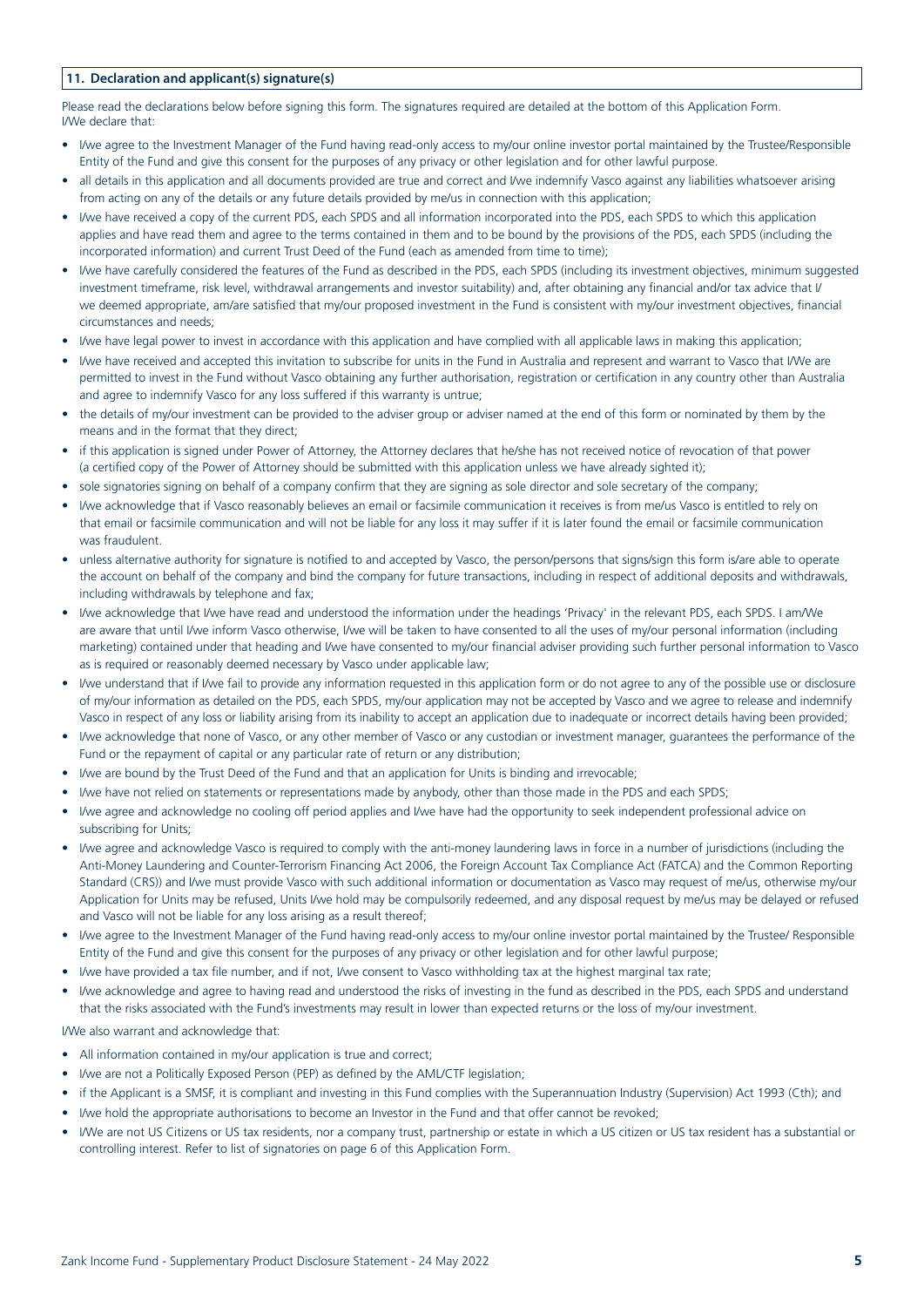### **11. Declaration and applicant(s) signature(s) (continued)**

Refer to list of signatories on the relevant sections of this application form.

| <b>Investor 1 / Signatory 1</b>            |                                                                                                                              |                                                                                   |
|--------------------------------------------|------------------------------------------------------------------------------------------------------------------------------|-----------------------------------------------------------------------------------|
|                                            |                                                                                                                              |                                                                                   |
| Signature                                  |                                                                                                                              | Date                                                                              |
| Surname                                    |                                                                                                                              |                                                                                   |
| Given name(s)                              |                                                                                                                              |                                                                                   |
| Capacity                                   | Sole Director<br>Director<br>Trustee<br>Other                                                                                |                                                                                   |
| Investor 2 (joint investors) / Signatory 2 |                                                                                                                              |                                                                                   |
|                                            |                                                                                                                              |                                                                                   |
| Signature                                  |                                                                                                                              | Date                                                                              |
| Surname                                    |                                                                                                                              |                                                                                   |
| Given name(s)                              |                                                                                                                              |                                                                                   |
| Capacity                                   | Company Secretary<br>Director<br>Trustee<br>Other                                                                            |                                                                                   |
| <b>Signing Authority</b>                   | Please tick to indicate signing requirements for future instructions<br>(e.g., withdrawals, change of account details, etc.) |                                                                                   |
|                                            | Only one required to sign.                                                                                                   |                                                                                   |
|                                            | All signatories must sign.                                                                                                   |                                                                                   |
|                                            | the contract of the contract of the contract of the contract of the contract of the contract of the contract of              | the state of the state of the state of the<br>the state of the state of the state |

**PLEASE NOTE:** All signatories must provide certified copies of their drivers' license or passport in addition to any identification documents required by the Customer Identification Form required for the Investor.

#### **12. Adviser use only**

By submitting this form with this section completed by your advisor you consent to your advisor receiving information about your investment in the Fund.

| -----                     |  |  |  |  |  |  |  |  |  |  |  |  |                      |  |  |
|---------------------------|--|--|--|--|--|--|--|--|--|--|--|--|----------------------|--|--|
| Office name               |  |  |  |  |  |  |  |  |  |  |  |  |                      |  |  |
| Surname                   |  |  |  |  |  |  |  |  |  |  |  |  |                      |  |  |
| Given name(s)             |  |  |  |  |  |  |  |  |  |  |  |  |                      |  |  |
| Title (Mr/Mrs/Miss/Ms     |  |  |  |  |  |  |  |  |  |  |  |  |                      |  |  |
| Phone (business hours)    |  |  |  |  |  |  |  |  |  |  |  |  |                      |  |  |
| Advisor group email       |  |  |  |  |  |  |  |  |  |  |  |  |                      |  |  |
| Advisor group name        |  |  |  |  |  |  |  |  |  |  |  |  |                      |  |  |
| Adviser group AFSL        |  |  |  |  |  |  |  |  |  |  |  |  |                      |  |  |
|                           |  |  |  |  |  |  |  |  |  |  |  |  |                      |  |  |
| Adviser Signature<br>Date |  |  |  |  |  |  |  |  |  |  |  |  | <b>ADVISER STAMP</b> |  |  |

#### **Important notes**

This application must not be handed to any person unless the relevant PDS and access to the information incorporated into the PDS is also being provided. Vasco may in its absolute discretion refuse any application for Units. Persons external to Vasco or other entities who market Vasco products are not agents of Vasco but are independent investment advisers. Vasco will not be bound by representations or statements which are not contained in information disseminated by Vasco. Application monies paid by cheques from investment advisers will only be accepted if drawn from a trust account maintained in accordance with the Corporations Act.